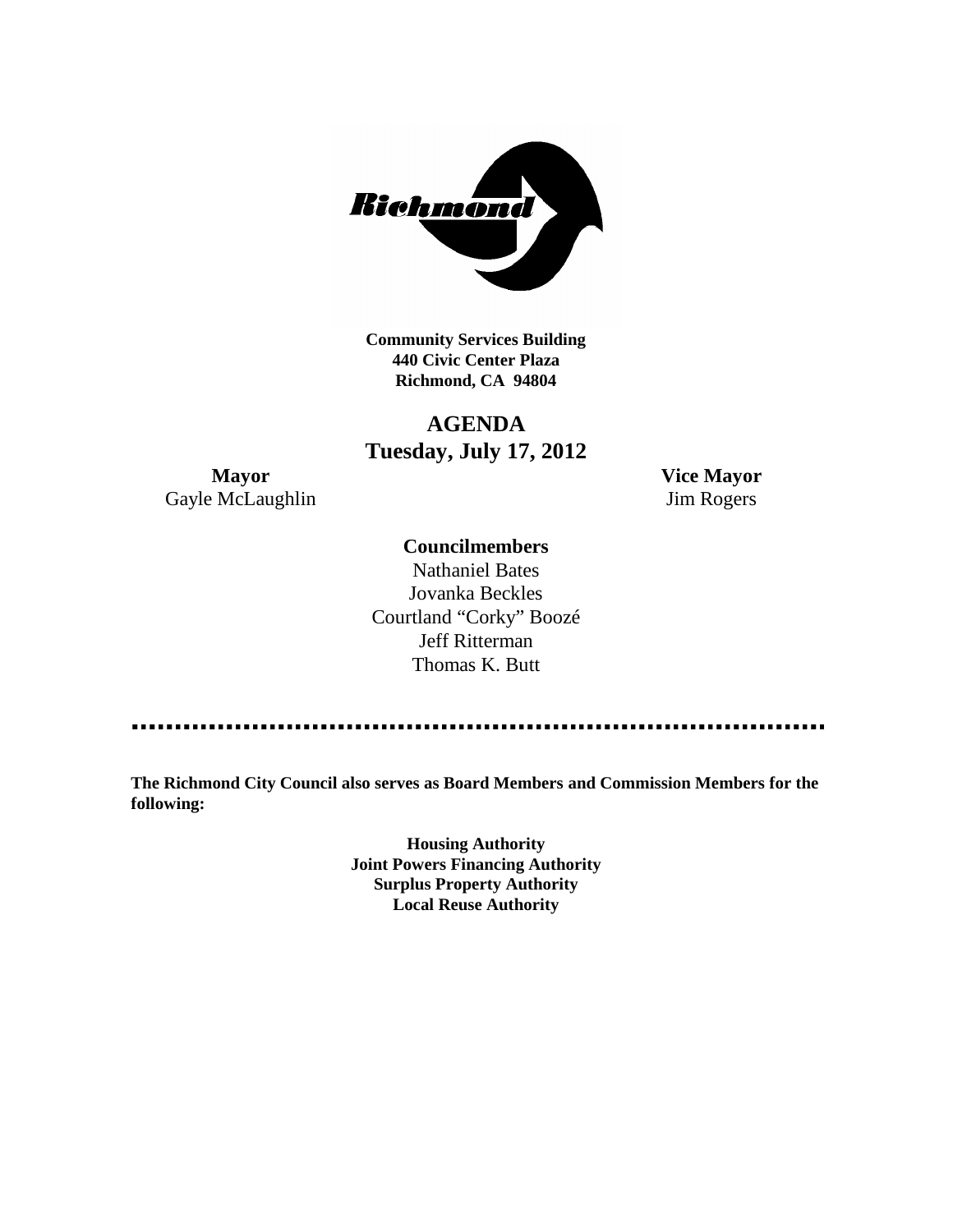# **MEETING PROCEDURES**

The City of Richmond encourages community participation at its City Council meetings and has established procedures that are intended to accommodate public input in a timely and time-sensitive way. As a courtesy to all members of the public who wish to participate in City Council meetings, please observe the following procedures:

**PUBLIC COMMENT ON AGENDA ITEMS:** Anyone who desires to address the City Council on items appearing on the agenda must complete and file a pink speaker's card with the City Clerk **prior** to the City Council's consideration of the item. Once the City Clerk has announced the item and discussion has commenced, no person shall be permitted to speak on the item other than those persons who have submitted their names to the City Clerk. Your name will be called when the item is announced for discussion. **Each speaker will be allowed TWO (2) MINUTES to address the City Council on NON-PUBLIC HEARING items listed on the agenda.**

**OPEN FORUM FOR PUBLIC COMMENT:** Individuals who would like to address the City Council on matters not listed on the agenda or on **Presentations, Proclamations and Commendations, Report from the City Attorney, or Reports of Officers** may do so under Open Forum. All speakers must complete and file a pink speaker's card with the City Clerk **prior** to the commencement of Open Forum. **The amount of time allotted to individual speakers shall be determined based on the number of persons requesting to speak during this item. The time allocation for each speaker will be as follows: 15 or fewer speakers, a maximum of 2 minutes; 16 to 24 speakers, a maximum of 1 and one-half minutes; and 25 or more speakers, a maximum of 1 minute.**

### **SPEAKERS ARE REQUESTED TO OCCUPY THE RESERVED SEATS IN THE FRONT ROW BEHIND THE SPEAKER'S PODIUM AS THEIR NAME IS ANNOUNCED BY THE CITY CLERK.**

**CONSENT CALENDAR:** Consent Calendar items are considered routine and will be enacted, approved or adopted by one motion unless a request for removal for discussion or explanation is received from the audience or the City Council. A member of the audience requesting to remove an item from the Consent Calendar must complete and file a speaker's card with the City Clerk **prior to the City Council's consideration of Agenda Review.** An item removed from the Consent Calendar may be placed anywhere on the agenda following the City Council's agenda review.

Any law enforcement officer on duty or whose service is commanded by the presiding officer shall be Sergeant-at-Arms of the Council meetings. He/she, or they, shall carry out all orders and instructions given by the presiding officer for the purpose of maintaining order and decorum at the Council meetings (City Council Rules of Procedure and Order Section III F, RMC Section 2.12.030).

**\*\*\*\*\*\*\*\*\*\*\*\*\*\*\*\*\*\*\*\*\*\*\*\*\*\*\*\*\*\*\*\*\*\*\*\*\*\*\*\*\*\*\*\*\*\*\*\*\*\*\*\*\*\*\*\*\*\***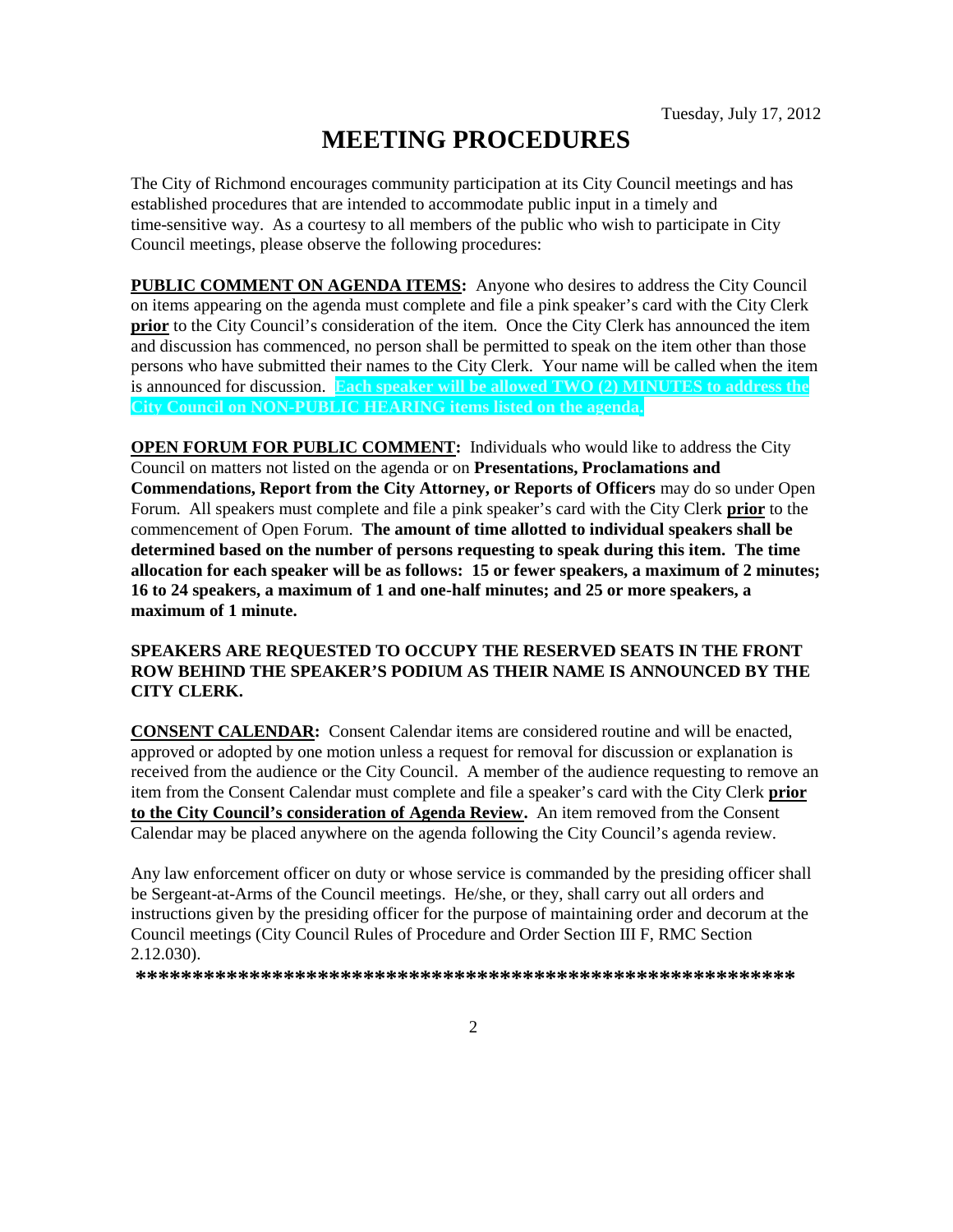## **EVENING OPEN SESSION**

5:30 p.m.

### **A. ROLL CALL**

### **B. PUBLIC COMMENT**

### **C. ADJOURN TO CLOSED SESSION**

# **CLOSED SESSION**

Shimada Room of the Community Services Building

### **A. CITY COUNCIL**

**A-1.** CONFERENCE WITH LEGAL COUNSEL - EXISTING LITIGATION (Subdivision [a] of Government Code Section 54956.9):

Booker vs. City of Richmond

Jenkins vs. City of Richmond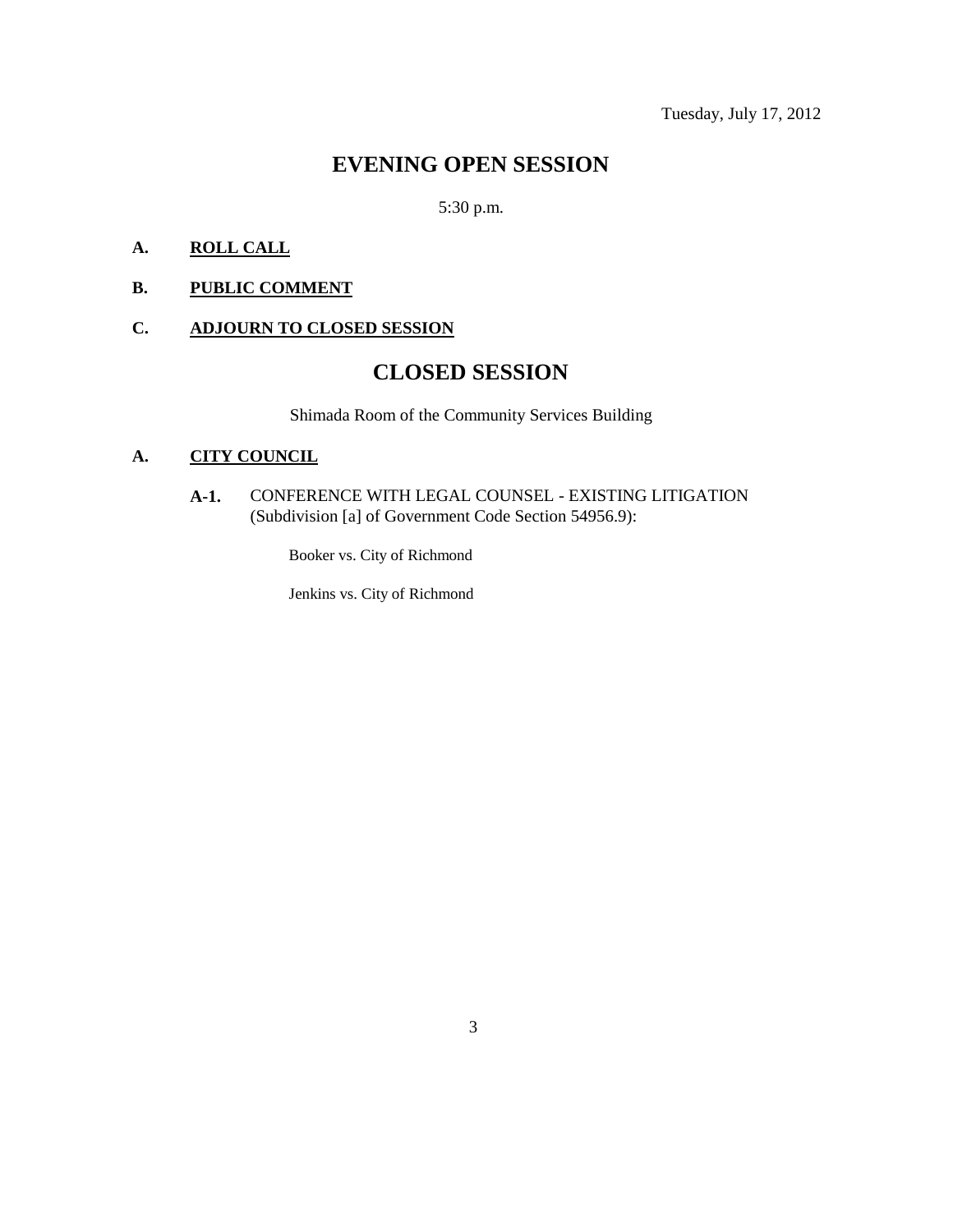## **REGULAR MEETING OF THE RICHMOND CITY COUNCIL**

6:30 p.m.

- **A. PLEDGE TO THE FLAG**
- **B. ROLL CALL**
- **C. READING OF THE CODE OF ETHICS**
- **D. STATEMENT OF CONFLICT OF INTEREST**
- **E. AGENDA REVIEW**
- **F. OPEN FORUM FOR PUBLIC COMMENT**

### **G. REPORT FROM THE CITY ATTORNEY OF FINAL DECISIONS MADE AND NON-CONFIDENTIAL DISCUSSIONS HELD DURING CLOSED SESSION**

### **H. CITY COUNCIL CONSENT CALENDAR**

- **H-1.** APPROVE an amendment to the existing contract with ENVIRON for preparation of a Revised Environmental Impact Report for the Revised Chevron Hydrogen Renewal Project, increasing the payment limit by \$1,750,000 and extending the term of the contract to December 31, 2013, with funding for the contract provided by Chevron, as project applicant (This item was reviewed and recommended for approval by the Finance Committee at its July 6, 2012, meeting) - Planning and Building Services Department (Richard Mitchell 620- 6706).
- **H-2.** APPROVE a grant-funded contract with Davillier-Sloan, Inc. for professional labor compliance services in an amount not to exceed \$18,000, relating to the Proposition 84 funded Elm Play Lot Renovation Project. The contract term will be from July 18, 2012, to June 30, 2013 - Public Works Department (Yader A. Bermudez 231-3008).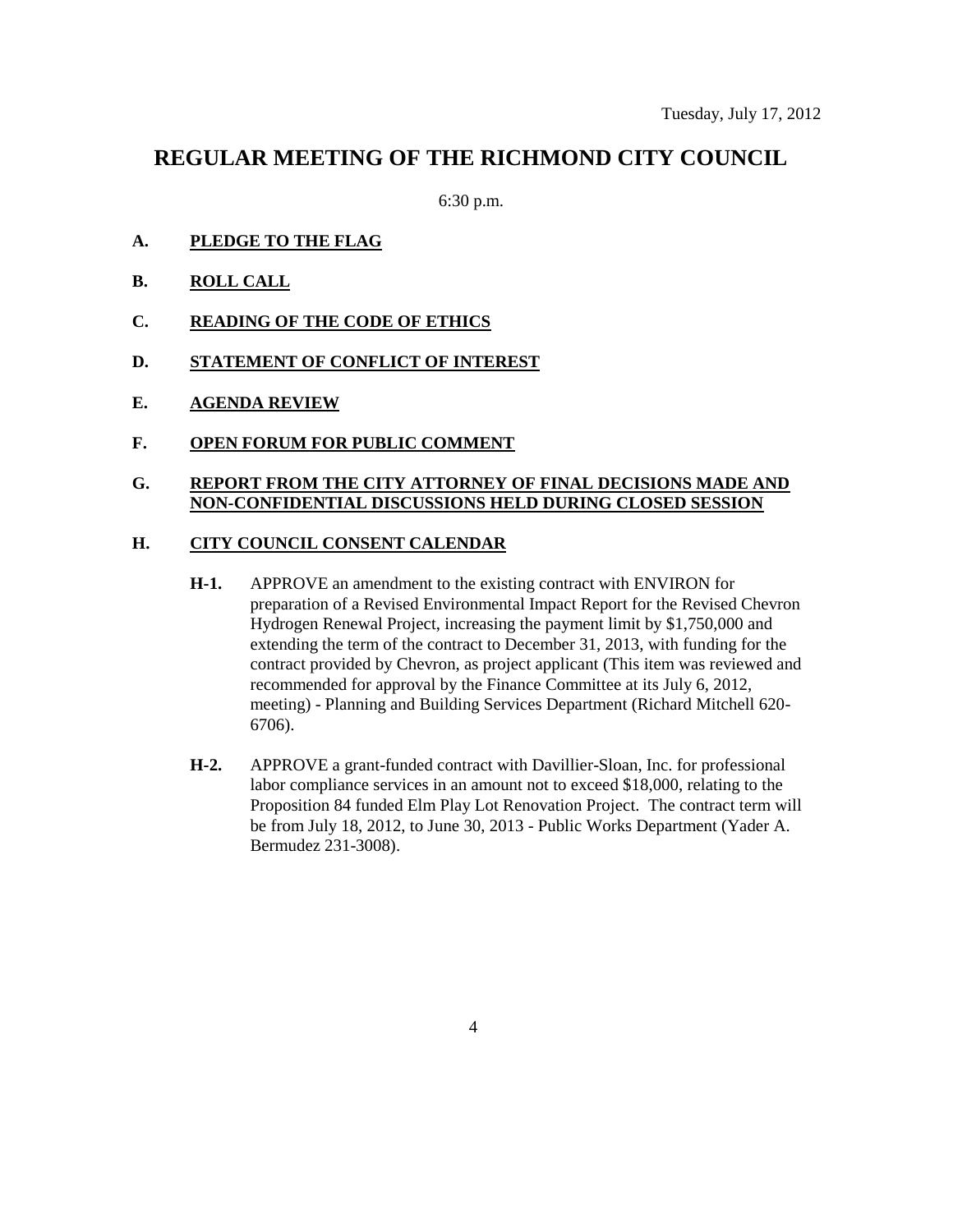- **H-3.** APPROVE the purchase of 14 emergency evacuation chairs from EVAC+CHAIR North America LLC, for placement in City buildings with multiple floors to evacuate disabled and/or injured persons, in an amount not to exceed \$24,226.78 - Human Resources Management Department (Leslie Knight 620-6600).
- **H-4.** APPROVE a contract with the Downey Brand law firm for ongoing legal review of the requirements of the Baykeeper Settlement Agreement, for the amount of \$75,000 and for a term from July 1, 2012 through June 30, 2013 - Engineering Services Department (Edric Kwan/Chad Davisson 620-5486).
- **H-5.** APPROVE a contract with Larry Walker Associates in amount not to exceed \$75,000 to assist with wastewater permit compliance, development of local limits, local enforcement actions, preparation of required utilities analysis for wet weather blending, and other activities related to the City's compliance with the National Pollutant Discharge Elimination System (NPDES) permit - Engineering Services Department (Edric Kwan/Chad Davisson 620-5486).
- **H-6.** APPROVE the first amendment to the Programmatic Agreement, among the National Park Service (NPS), San Francisco Maritime Historical Park, the California State Historic Preservation Officer, and the Advisory Council on Historic Preservation regarding the General Management Plan/Environmental Impact Statement for San Francisco Maritime National Historical Park, to address the potential effects of the dismantling and disposal of the lumber schooner WAPAMA on the Richmond Shipyard No. 3 Historic District - Planning and Building Services Department (Richard Mitchell 620-6706).
- **H-7.** APPROVE an agreement with the East Bay Municipal Utility District (EBMUD) to jointly develop an implementation plan for the transition of wastewater treatment services to EBMUD in an amount not to exceed \$250,000 (This item was reviewed and recommended for approval by the Finance Committee at its July 6, 2012, meeting) - Engineering Services Department (Edric Kwan/Chad Davisson 620-5486).
- **H-8.** ADOPT an ordinance (second reading) requiring the City of Richmond to manage pests using Integrated Pest Management principles and techniques at City-maintained properties and facilities - Public Works Department (Yader A. Bermudez 231-3008).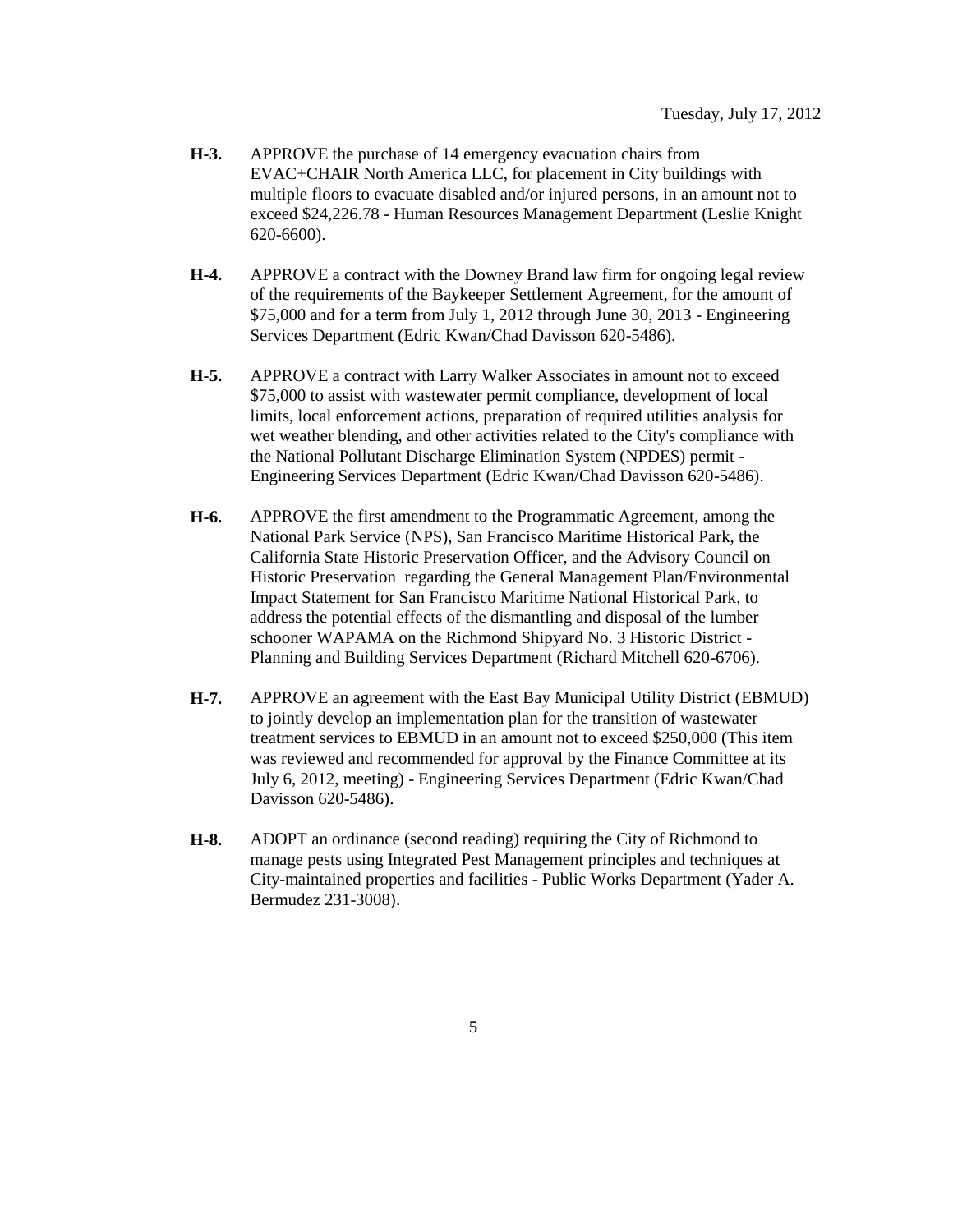- **H-9.** APPROVE an amendment to the grant-funded agreement with BKF Engineers, Inc. (BKF), increasing the amount by \$213,055 to a total not to exceed \$310,000, and modifying the scope of work to provide additional design, construction administration and engineering services for the City of Richmond Municipal Fiber Optic Network - Port of Richmond (Jim Matzorkis 215-4600).
- **H-10.** ADOPT a resolution authorizing the acceptance and appropriation of a \$75,000 Fiscal Year 2013 Alcoholic Beverage Control GAP Grant from the State of California, and the appropriation for \$24,500 in personnel costs as the City's matching contribution towards the grant - Police Department (Chief Chris Magnus 621-1802).
- **H-11.** APPROVE a contract amendment with United Site Services for the pump out of the 500 gallon storage waste tank on the combo trailer located at Fire Station 67 during the remodel of stations 67 and 66, in an amount not to exceed \$24,000 - Fire Department (Chief Michael Banks 307-8041).
- **H-12.** ADOPT a resolution to accept and appropriate \$1,358,900 received from a Department of Homeland Security/FEMA Grant to establish a Marine Response Program and approve two sole-source purchase requests, one for Moose Boats to build a fire boat, and the other for Jet Docking Systems to build the dock (This item was reviewed and recommended for approval by the Finance Committee at its July 6, 2012, meeting) - Fire Department (Chief Michael Banks 307-8041).
- **H-13.** APPROVE the minutes of the June 19 and 26, 2012, City Council Meetings City Clerk's Office (Diane Holmes 620-6513).
- **H-14.** APPROVE the following appointments: Commission on Aging: Christine Caldwell, term expiring July 17, 2014; Human Rights and Human Relations Commission: Courtney Cummings, term expiring July 17, 2015 - Mayor McLaughlin (620-6503).
- **H-15.** ADOPT an ordinance (second reading) amending Richmond Municipal Code Chapter 2.43 entitled "Matching Public Funding of Richmond Election Campaigns" to limit to \$40,000 the total amount of contributions a candidate may accept if that candidate receives public matching funds from the City of Richmond - City Attorney's Office (Bruce Reed Goodmiller 620-6509).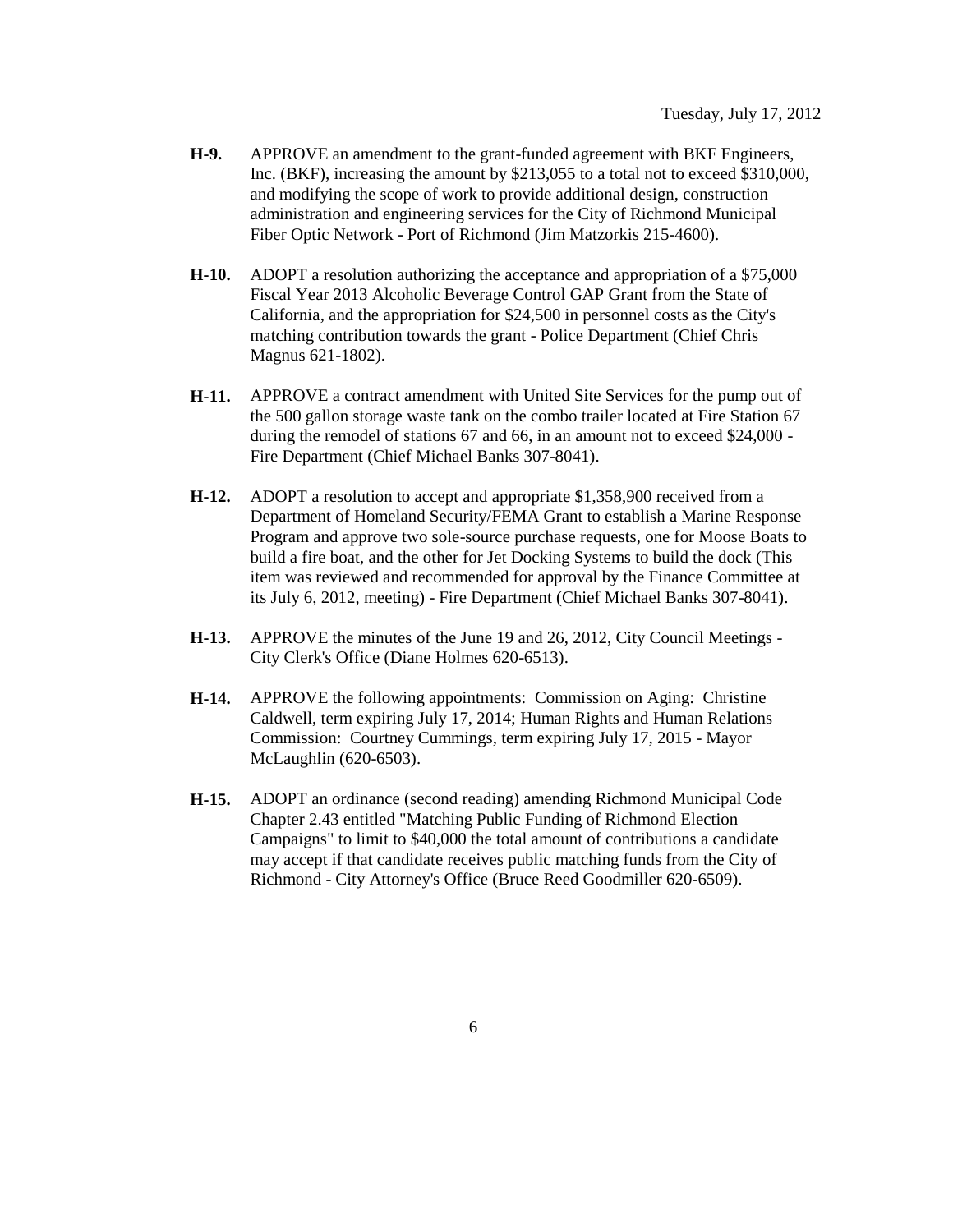### **I. PUBLIC HEARINGS**

- **I-1.** HOLD a public hearing and consider ADOPTING a resolution authorizing the formation of the Downtown Richmond Property and Business Improvement District - Economic Development Division (Janet Johnson 307-8140).
- **I-2.** HOLD a public hearing and consider ADOPTING a resolution authorizing the City of Richmond to levy special assessments against certain properties having unpaid invoices related to administrative citations, nuisance abatement costs, and foreclosure ordinance fines pursuant to Richmond Municipal Code chapters 9.22, 6.38, 9.50 and 2.63 - Police Department (Chief Chris Magnus 621-1802).

### **J. RESOLUTIONS**

- **J-1.** ADOPT a resolution authorizing the issuance and sale of Tax and Revenue Anticipation Notes (This item was reviewed and recommended for approval by the Finance Committee at its July 6, 2012, meeting)- Finance Department (James Goins 620-6740).
- **J-2.** ADOPT a resolution authorizing the execution and delivery of an interest rate swap confirmation in connection with the Richmond Joint Powers Financing Authority Point Potrero Lease Revenue Bonds Series 2009A and 2009B (This item was reviewed and recommended for approval by the Finance Committee at its July 6, 2012, meeting) - Finance Department (James Goins/Susan Segovia 307-8022).

#### **K. ORDINANCES**

- **K-1.** INTRODUCE an ordinance (first reading) amending the Richmond Municipal Code by adding Chapter 2.39 thereto to regulate contributions by parties and participants to entitlement proceedings, and to require that the Mayor and City Council members disqualify themselves from participating in such proceedings where they have received more than \$250 from parties and participants to the proceeding in the previous twelve months - City Attorney's Office (Bruce Reed Goodmiller 620-6509).
- **K-2.** INTRODUCE an ordinance (first reading) repealing Chapter 14.72 of the Richmond Municipal Code pertaining to the solicitation of vehicle occupants - City Attorney's Office (Bruce Reed Goodmiller 620-6509).